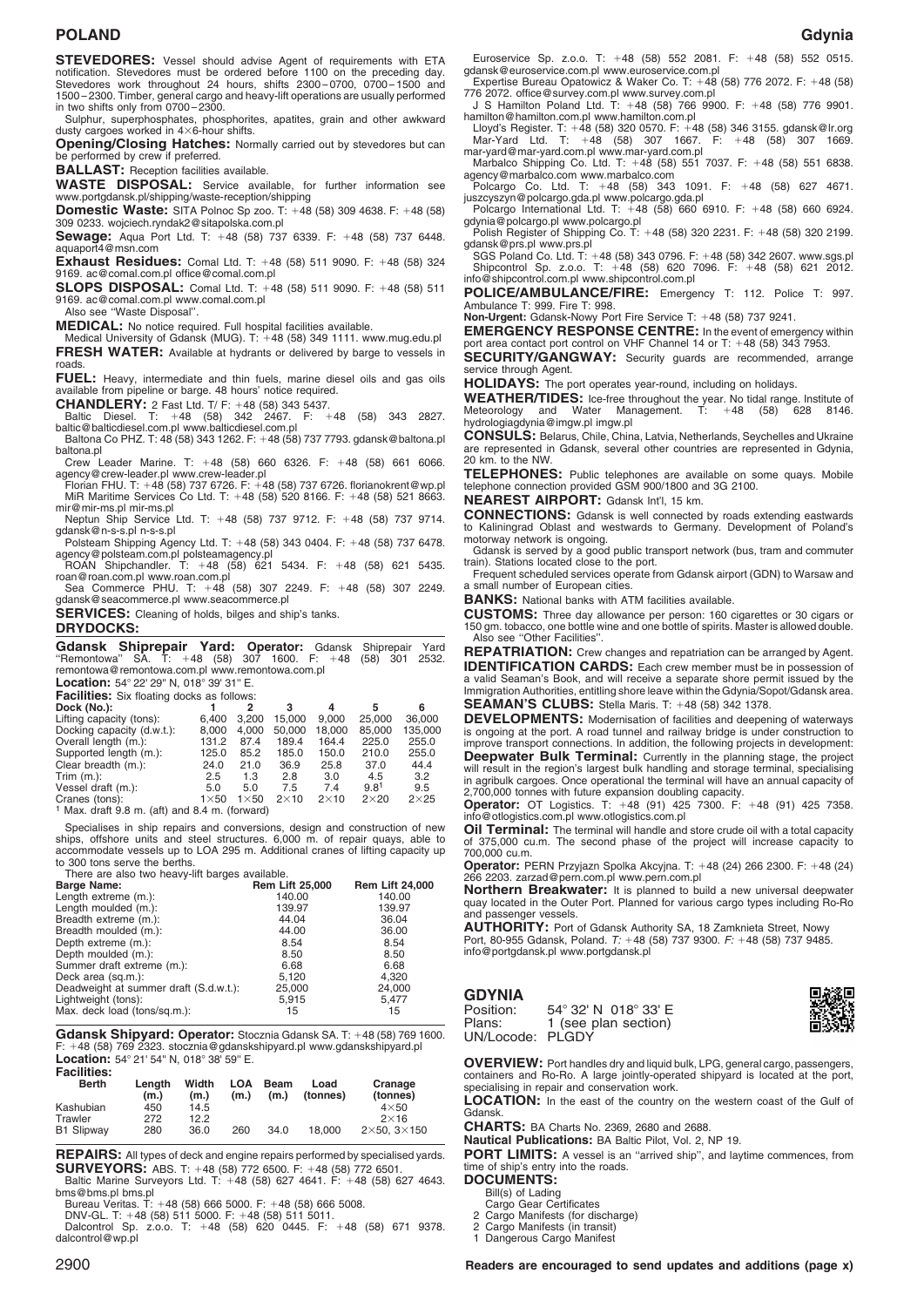- Maritime Declaration of Health Sanitary Certificates (covering food cargoes and/or of animal origin) Seaman's Books (to be collected for inspection)
- 1 Ship Sanitation Control (Exemption) Certificate
- Ship's Articles/Crew List
- **Ship's Articles**
- 2 Stowage Plans

**ISPS COMPLIANCE:** Port is compliant.

**MAX. SIZE: Containers:** Draft 12.7 m. **Passengers:** Draft 12.5 m.

**Ro-Ro:** Draft 8.1 m. **Bulk:** Draft 13.0 m. **Tankers:** Draft 11.0 m. **Gas:** Draft 8.5 m.

# **DENSITY:** 1006.

**RESTRICTIONS:** Max. draft in main entrance 13.0 m.

**Ice:** On average, during most of the winter period, both port and the roads are ice-free. Only prolonged and severe cold weather may result in ice cover formation in basins and in the roads outside. Winds of gale force may shift some drifting ice floes from other parts of the bay and render navigation in the roadstead difficult. In such cases the approach channel and the port basins are kept free of ice and unobstructed to navigation by icebreakers of WUZ Shipping & Port Services Gdynia. The cost of ice-breaking is borne by the Port Authority. These phenomena, however, are rather rare, since winters are usually mild in those areas.

**APPROACHES:** The main entrance to the port is 150 m. wide with depth 14.0 m. Outer breakwater length 2.500 m.

**PILOTAGE:** Service is available throughout 24 hours and compulsory for the following:

- a) vessels of LOA 60 m. and over
- 
- b) vessels carrying hazardous cargo c) vessels not gas-free d) vessels overloaded or with excessive trim
- e) vessels with excessive list
- f) damaged vessels
- g) passenger vessels.

Requests for pilots should be made at the earliest opportunity, but not later than 2 hours before arrival at the pilot station. The following information is required: a) vessel's name and IMO number

- b) LOA
- c) beam
- d) summer draft
- 
- e) max. draft f) ETA.
- Vessels should confirm ETA at pilot station one hour before arrival.
- Pilots board in the following positions:
- a) vessels carrying hazardous cargo or with draft exceeding 9.0 m. in vicinity of a) vessels carrying hazardous cargo or with draft exceeding 9.0 m. in vicinity of<br>Lightbuoy 'GD' in position 54° 32.1' N, 018° 39.8' E.<br>b) all other vessels board pilots before reaching Lightbuoys 'G1' and 'G2' in<br>position
- **Contact:** Gdynia Pilots. T: 48 (58) 772 6300. F: 48 (58) 772 6301.
- biuro@unipil.pl www.unipil.pl Also see ''Baltic Deep Sea Pilotage''.
- 

**ANCHORAGES:** There are three anchorage areas situated to the east of the main breakwater and south of the main channel. Depths 9.0 – 31.0 m. A dedicated anchorage (No. 3) is used for tankers. Seabed is fine sand.

**PRATIQUE:** Maritime Declaration of Health to be presented on arrival. In the event of suspected disease the vessel should contact "Quarantine Gdynia", "Radio Medical Gdynia" or Agent.<br>Medical Gdynia'' or Agent.<br>Also see "

**VHF:**

| <b>Station</b>             | Channel(s) |
|----------------------------|------------|
| VTS (Main Sector)          | 71         |
| VTS (Gdynia Sector)        | 12         |
| VTS (Gdansk Sector)        | 14         |
| <b>Gdynia Pilots</b>       | 12.16      |
| <b>Gdansk Port Control</b> | 12, 16     |
| <b>Berthing Master</b>     | 12, 16     |
| <b>Border Guards</b>       | 12         |

**VTS/RADAR:** Port lies within the Gulf of Gdansk (GDANREP) VTS reporting area, participation is compulsory for the following vessels: a) all passenger vessels

- 
- all vessels of 150 g.t. and over
- c) all vessels carrying dangerous or polluting goods d) vessels engaged in towing/pushing or composite units limited in

manoeuvrability.

Other vessels may participate on a voluntary basis.

**Reporting Areas:** The VTS sector comprises a main sector, working on<br>VHF Channel 71 and the harbour sectors of Gdynia and Gdansk, working on Channels 12 and 14 respectively. All vessels in any sector must maintain a permanent listening watch on the appropriate VHF channel. Permission to change channel or terminate a listening watch should be obtained from the relevant sector controller.

**Position Reports:** All vessels are required to make reports according to Chartlet "GDA 2" available from www.worldvtsguide.org

In summary, position reports should be sent as follows:

a) when crossing reporting line marking the limit of GDANREP reporting area b) when passing Lightbuoy ''HEL''

c) when crossing reporting line marking the limit of the Gdynia Harbour Sector. In addition, vessels required to report should do so when joining or crossing a traffic separation scheme if no previous report has been made.Vessels undertaking

work within the VTS area should make a Special Report before work is started and again on completion. Special Report should include vessel identification and position. Vessels involved in or witnessing an incident which can affect safety, the environment or efficient traffic movement should immediately make a Special Report.

Initial report should include the following IMO SRS items:

A Vessel name, call sign and flag state C Latitude and longitude: DDMM N DDDMM E

- E Course (T): DDD<br>F Speed (three digits including tenths of knots): 000<br>G Name of last port
- G Name of last port<br>I Next port and exp
- I Next port and expected date/time of arrival: Name DDHHMM (UTC)<br>O Max draft (metres and centimetres): MMCC
- Max. draft (metres and centimetres): MMCC
- P Cargo on board including details of dangerous/polluting<br>Q Brief details of any defect/damage/deficiencies or other
- Q Brief details of any defect/damage/deficiencies or other limitation if any<br>R Details including position of any spillage or goods lost overboard if any
- R Details including position of any spillage or goods lost overboard if any T Contact details of ship's representative and/or owner
- W Persons on board
- X Any other information

**Arrival/Departure Reports:** All vessels must report immediately after anchoring or berthing and immediately before departure from anchorage or berth. For further information see www.worldvtsguide.org

**TUGS: Operator:** WUZ Shipping & Port Services Gdynia Co Ltd. T: 48 (58) 627 4394. F: 48 (58) 621 5133. wuz@wuz.gdynia.pl www.wuz.gydnia.pl

**Requirements:** Use of tugs compulsory for vessels greater than LOA 90.0 m. and for vessels greater than LOA 70.0 m. carrying dangerous goods. Vessels of LOA 90.0 – 130.0 m. are required to use one tug, vessels of LOA 130.0 – 170.0 m. two tugs, vessels greater than LOA 170 m. and 150 m. if carrying dangerous goods and ships of more than 9.0 m. draft three tugs. Other restrictions apply for non self-propelled vessels.

Towage is provided by WUZ, which operates a fleet of eight tugs from  $427 - 3,842$  h.p. **BERTHS:**

| ----<br>Quay                |                | Berths Length<br>(m.) | Draft<br>(m.) | Cargo                         |  |  |
|-----------------------------|----------------|-----------------------|---------------|-------------------------------|--|--|
| Basin I:                    |                |                       |               |                               |  |  |
| Pomorskie                   | 6              | 626                   | 7.4           | Lay-by, passengers            |  |  |
| Prezydenta                  | 1              | 268                   | 4.7           | Fishing                       |  |  |
| Kutrowe                     | 3              | 630                   | 7.3           | Fishing                       |  |  |
| Islandzkie                  | $\overline{2}$ | 195                   | 7.2           | Lay-by                        |  |  |
| <b>Basin II:</b>            |                |                       |               |                               |  |  |
| Angielskie                  | 6              | 662                   | 8.5           | General, fishing              |  |  |
| Rybne I Przydokowe          | 1              | 145                   | 5.7           | Project, repair               |  |  |
| Slaskie                     | 5              | 588                   | 8.5           | Coal, coke, LPG               |  |  |
| Wendy                       | $\overline{2}$ | 252                   | 7.4           | Dry bulk, liquid bulk, lay-by |  |  |
| <b>Basin III:</b>           |                |                       |               |                               |  |  |
| Szwedzkie                   | 6              | 714                   | 10.4          | Dry bulk, liquid bulk         |  |  |
| SPPP Falochron              | 1              | 210                   | 11.0          | Petroleum products            |  |  |
| Dunskie                     | 3              | 364                   | 7.0           | Lay-by, liquid bulk           |  |  |
| Dunskie (South)             | 1              | 170                   | 9.5           | Liquid bulk                   |  |  |
| Holenderskie                | 5              | 500                   | 13.0          | Dry bulk                      |  |  |
| Francuskie                  | 3              | 512                   | 12.5          | General, passengers           |  |  |
| <b>Basin IV:</b><br>Finskie | $\overline{c}$ | 208                   |               |                               |  |  |
|                             | 8              |                       | 9.0           | Tug berth                     |  |  |
| Polskie<br>Rotterdamskie    | 2              | 1,121<br>336          | 10.9<br>7.9   | General<br>General            |  |  |
| Indyjskie                   | $\overline{7}$ | 1,009                 | 11.0          | Grain, liquid bulk            |  |  |
| Norweskie                   | 2              | 264                   | 8.4           | Grain                         |  |  |
| <b>Basin V:</b>             |                |                       |               |                               |  |  |
| St Zjednoczonych            | 4              | 819                   | 8.0           | General, containers, Ro-Ro    |  |  |
| Czeskie                     | 2              | 247                   | 8.0           | General, Ro-Ro                |  |  |
| Rumunskie                   | 6              | 867                   | 11.0          | General                       |  |  |
| Slowackie                   | 1              | 182                   | 8.2           | Lay-by                        |  |  |
| <b>Basin VI:</b>            |                |                       |               |                               |  |  |
| Wegierskie                  | 4              | 708                   | 9.7           | Cement, shipyard              |  |  |
| Stoczniowcow                | 1              | 266                   | 3.3           | Project, repair               |  |  |
| Albanskie                   | 3              | 527                   | 8.9           | Project, repair               |  |  |
| Wloskie                     |                | 110                   |               | Repairs                       |  |  |
| <b>Basin VII:</b>           |                |                       |               |                               |  |  |
| Pochylnia                   | 2              | 217                   | 5.3           | Project, repair               |  |  |
| Suchego Doku                | 3              | 355                   | 8.0           | Project, repair               |  |  |
| <b>Basin VIII:</b>          |                |                       |               |                               |  |  |
| Dokowe                      | 1              | 127                   | 6.7           | Project, repair               |  |  |
| Bramowe                     | 1              | 90                    | 4.2           | Project, repair               |  |  |
| Greckie                     | 1              | 80                    | 8.0           | Project, repair               |  |  |
| Bulgarskie                  | 4              | 451                   | 10.5          | General, dry bulk, containers |  |  |
| Helskie II                  | 2              | 178                   | 8.1           | Ro-Ro, passengers             |  |  |
| Helskie I                   | 6              | 798                   | 12.7          | Containers, vehicles, project |  |  |
| Oksywskie                   | 5              | 520                   | 8.0           | Military, lay-by              |  |  |
| Slipowe                     | $\overline{2}$ | 286                   | 6.8           | Military                      |  |  |

# **BULK FACILITIES:**

**Baltic Bulk Terminal (Grain): Operator:** Baltic Bulk Terminal Ltd.<br>T: +48 (58) 621 5533, 621 5753, 621 5876. F: +48 (58) 621 5194, 621 5534. bbm@bbm.gdynia.pl www.bbm.gdynia.pl

**Location:** Szwedzkie and Wendy quays.

**Facilities:** Handling vessels up to LOA 250 m., draft 10.4 m. A joint venture company established by Port of Gdynia and Zaklady Azotowe PULAWY SA, exporting chemical products, particularly fertilisers.

There are two cargo handling and storage terminals, one for liquid another for dry cargoes. The terminal has modern equipment and automated processing. Capacity 6,000 tonnes/day for dry bulk cargoes, 500 – 800 tonnes/hr. for bulk liquids.

nquius.<br>**Baltic Grain Terminal: Operator:** Baltic Grain Terminal Ltd. T: +48 (58)<br>627 4309, 627 4536, 627 4743. F: +48 (58) 621 5544, 621 5609, 627 4541. secretariat@btz.gdynia.pl

**Location:** Indyjskie and Norweskie quays.

**Facilities:** The terminal is the most modern grain handling facility in Poland. Indyjskie handles vessels up to 70,000 d.w.t., LOA 235 m., draft 11.0 m. Cargo handling capacity 7,000 tonnes/day. Norweskie handles vessels up to 7,000 d.w.t., LOA 115 m. and draft 8.4 m.

Cargo handling capacity 4,000 tonnes/day.

Terminal comprises storage area for 51,000 tonnes of cargo including 12,000 tonne grain elevator, 14,000 tonne grain silos and modern warehouse, capacity 25,000 tonnes fodder or 32,000 tonnes grain.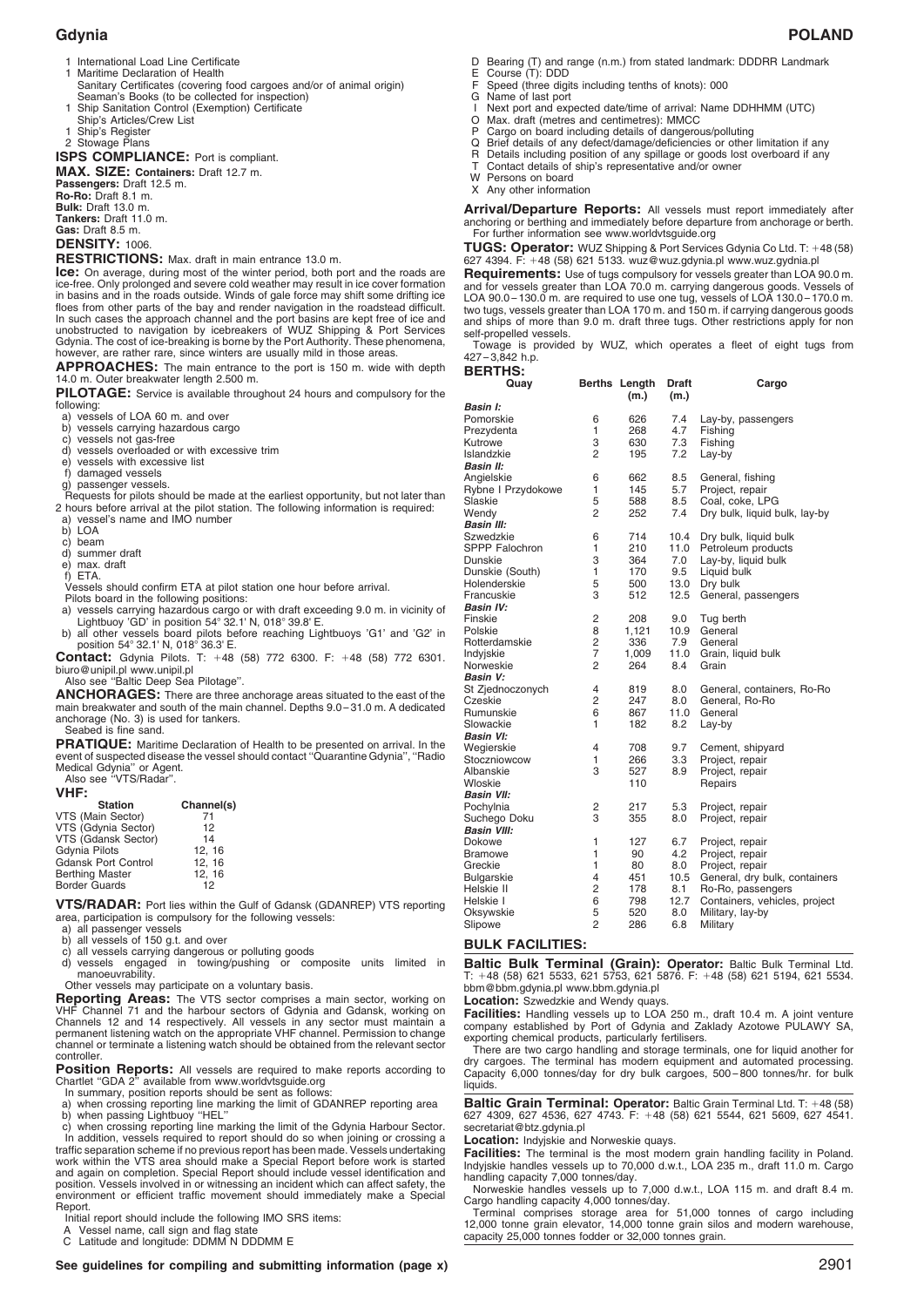# **POLAND Gdynia**

**MTMG Bulk Terminal: Operator:** Maritime Bulk Terminal Gdynia Ltd. T: 48 (58) 627 4555, 627 4021. F: 48 (58) 621 5354, 627 4324, (508) 376415. mtmg@mtmg.gdynia.pl dyspozytor@mtmg.gdnyia.pl www.mtmg.gdynia.pl **Location:** Holenderskie, Dunskie and SPPP Falochron quays.

**Facilities:** Holenderskie has  $6\times10-16$  tonne capacity cranes, loading rate of 10,000 tonnes/day. Open storage area totalling 6,188 sq.m., covered storage

5,192 sq.m. Handles vessels up to LOA 300 m. Szwedzkie has 5<sup>8</sup> – 40 tonne capacity cranes. Open storage area totalling 13,144 sq.m. and 12,972 sq.m. of warehousing for animal feedstuff. There is a 63,000 tonne soya bean warehouse under construction. Handles vessels up to LOA 300 m.

Dunskie handles liquid bulk cargoes (IMO Classes III, VI, VIII and IX), including

MTBE. Discharge is by ship's pumps. Handles vessels up to LOA 150 m.<br>Three pipelines, L1 (heated), L2 and L3 tank farm. Total area 39,398 sq.m.<br>Slaskie has 6×8-10 tonne capacity cranes loading coal at up to<br>6.000 tonnes/da up to LOA 250 m.

There are facilities for handling LPG.

The terminal also operates and provides technical services on the liquid fuel berth located on the breakwater (SPPP) Falochron). Handles vessels of LOA 210 m. (min. LOA 100 m.), draft 11.0 m.

**Cargoes Handled:** Coal, coke, ore, grain, foodstuffs, biomass, sugar, aggregates, fertilisers, liquid bulk, LPG and crude.

# Also see ''Berths''.

**CONTAINER FACILITIES:**

**BCT Baltic Container Terminal: Operator:** Baltic Container Terminal Ltd. T: 48 (58) 350 6030. F: 48 (58) 732 7900. bct@bct.gdynia.pl www.bct.gdynia.pl

### **Location:** Helskie I.

**Facilities:** The terminal primarily handles containers but is also involved in the handling and storage of vehicles, general and project cargo. Located at Helskie I, there are five container berths and one Ro-Ro berth complete with hydraulic ramp. With current annual handling capacity 750,000 TEU and potential capacity up to<br>1,200,000 TEU, terminal is one of the largest in Poland and the Baltic region.<br>Terminal area 60 ha., 20,000 TEU storage yard, 21,058 sq.m. gene 400 reefer plugs.

Five ship-to-shore gantry cranes up to 60 tonnes capacity, two rail-mounted gantry cranes up to 40 tonnes, 18 RTGs up to 40 tonnes,  $2\times40$  tonne straddle carriers,  $2\times100$  tonne mobile cranes, 30 yard tractors with chas carriers,  $2 \times 100$  tonne mobile cranes, 30 yard tractors with chassis and 3 reachstackers.

**GCT Gdynia Container Terminal: Operator:** Gdynia Container Terminal SA. T: 48 (58) 785 5300, 785 5333. F: 48 (58) 785 5336. sekretariat@gct.pl www.gct.pl

**Facilities:** A member of the Hutchison Port Holdings (HPH) Group. GCT offers a full range of services including container handling and storage, stuffing and stripping and general and project cargo handling including heavy-lifts up to 100 tonnes.

6,059 sq.m. container freight station, stacking capacity 6,300 TEU,  $4\times475$  m. 6,059 sq.m. container freight station, stacking capacity 6,300 TEU,  $4 \times 475$  m.<br>rail sidings and nearby freight marshalling yard and 192 reefer plugs. 1×50 tonne<br>and 2×40 tonne gantry cranes.

Also see ''Berths''.

# **OTHER FACILITIES:**

**BTDG Baltic General Cargo Terminal: Operator:** Baltic General Cargo Terminal Gdynia Sp zoo. T: 48 (58) 627 4108. F: 48 (58) 627 4107. Cargo Terminal Gdynia Sp zoo. T:  $+48$  (58) 627 4108. F:  $+48$  (58) 627 4107.<br>handlowy@btdg.pl www.btdg.pl

**Location:** St Zjednoczonych and Czeskie quays.

**Facilities:** A multimodal terminal handling and storing steel products, stone, heavy-lift, containers and bagged cargo including rice, sugar, powdered milk,<br>cocoa, coffee beans and fertiliser. Terminal also handles general and Ro-Ro<br>cargoes. Ro-Ro terminal located within Basin V of the port and compr modern ramps, new warehouses and paved storage yards. Open storage capacity

115,000 sq.m. and covered storage capacity 80,000 sq.m. Terminal is equipped with modern handling facilities including 45 tonne quayside gantry crane, SISU truck tractors, 60 tonne trailers, Clark & Kalmar stacking machine, 45 tonne reachstacker and  $1\times100$  tonne Liebherr mobile crane.

### Also see ''Berths'' and ''Container Facilities''. **TANKER FACILITIES:**

**SPPP Falochron: Operator:** Maritime Bulk Terminal Gdynia Ltd. T: 48 (58) 627 4555. F: 48 (58) 621 5354, 627 4324. mtmg@mtmg.gdynia.pl www.mtmg.gdynia.pl

**Location:** Basin III.

**Facilities:** Up to 35,000 d.w.t., brackish water. Bunkering station length 210 m., depth 11.0 m., LOA 100-210 m., max. draft 11.0 m

**Koole Terminal: Operator:** Koole Tankstorage Gdynia SP 200. T: 48 (58) 621 5299. t.kaliszan@koole.com www.koole.com Contact: Terminal Manager. **Location:** Indyjskie.

**Facilities:** The terminal comprises two berths at Indyjskie, accommodating vessels up to LOA 220 m., draft 10.2 m. Total product storage capacity including 11,000 cu.m., beet molasses and 10,000 cu.m. palm and soybean oil. Tank farm 1,200 – 5,500 cu.m., of which 8,900 cu.m. is mild steel, total capacity 29,900 cu.m. Rail sidings available.

Also see ''Berths'', ''Bulk Facilities'' and ''Cargo Handling Facilities''.

LPG/LNG FACILITIES: See "Berths" and "Bulk Facilities"

**STEVEDORES:** Gangs for the next day must be ordered by 1100 hrs., vessel's ETA should reach Agent sufficiently in advance.

**Working Hours:** Round the clock working in three shifts: 0600 – 1400, 1400 – 2200 and 2200 – 0600. Meal breaks 1000 – 1030 and 1800 – 1830.

Cargo is handled around the clock for grain, sulphur and fertilisers in three shifts of 8 hours each and for the elevator in four shifts. Work on all Saturdays is paid by addition of 100%. Sunday and holiday interruptions last from 2200 on Saturdays or days before holidays. Work usually stops at 1400 on Christmas Eve and New Year's Day.

Transshipment of cargo possible. Express despatch can be arranged at additional charges.

**Hatches:** Opening/closing hatches normally carried out by stevedores, but crew allowed to handle.

**MEDICAL:** No special notice required. Full hospital facilities available. Hospital<br>T: +48 (58) 620 7501.

**FRESH WATER:** Available ex-hydrants, arranged by Agent.

**FUEL:** All kinds of fuel available ex-shore installation or barge. 48 hours' notice via Agent required. Lubricants available by truck.

**SERVICES: Services and Storing: MarCont SC. M: +48 60 165 3563.** marcont@pl-net.pl Neptun Ltd. M: 48 50 115 5001. gdynia@n-s-s.pl

Neptun Ltd. M: +48 50 115 5001. gdynia@n-s-s.pl<br>Nordship. M: +48 50 001 1522. nordship@nordship.info.pl<br>Road Ship Chandler. M: +48 60 953 4413. roan@roan.com.pl

**DRYDOCKS: MARS: Owner:** Mars Shipyards and Offshore (S&O). T: 48 (22) 583 8492 (Head Office). www.marsso.pl

T: +48 (22) 583 8492 (Head Office). www.marsso.pl<br>**Operators:** Crist SA. T: +48 (58) 769 3300. F: +48 (58) 769 3301.<br>biuro@crist.com.pl www.crist.com.pl

Energomontaz-Polnoc Gdynia (EPG). T: 48 (58) 770 2560. F: 48 (58) 623 energomontaz@energomontaz-polnoc.com.pl

www.energomontaz-polnoc.com.pl Stocznia Remontowa Nauta (Nauta). T: 48 (58) 621 2148. F: 48 (58) 621 6351. poczta@nauta.pl www.nauta.pl

Location: 54° 32' 13" N, 018° 30' 53" E.

Wloskie 110<br>Stoczniowcw 266

**Facilities:** Jointly-operated by Crist, EPG and Nauta under the management of Mars S&O, the shipyard is one of the largest in Europe and offers a wide range of services. The following drydocks are available:

| Dock                   | Length | Width  | <b>Cranes</b>                                   |                                              |  |
|------------------------|--------|--------|-------------------------------------------------|----------------------------------------------|--|
|                        | (m.)   | (m.)   |                                                 | (tons)                                       |  |
| <b>Graving Docks:</b>  |        |        |                                                 |                                              |  |
| SD I                   | 240.0  | 40.0   | 1×500 (gantry), $1\times5-20$ , $1\times40-80$  |                                              |  |
| SD II                  | 379.0  | 70.0   |                                                 | 1 $\times$ 1,000 (gantry), 4 $\times$ 20-150 |  |
| <b>Floating Docks:</b> |        |        |                                                 |                                              |  |
|                        | 76.0   | 13.0   |                                                 | $2\times12$ (outreach 7.5 – 15.0 m.)         |  |
| 2                      | 120.0  | 18.0   |                                                 | $2\times8$ (outreach 7.0 – 18.0 m.)          |  |
| 3                      | 135.0  | 21.0   |                                                 | $2\times6.3$ (outreach 5.0-14.0 m.)          |  |
| 4                      | 190.5  | 31.2   |                                                 |                                              |  |
|                        |        |        | The following repair berths are also available: |                                              |  |
|                        | Quay   | Length | Cranes                                          | Outreach                                     |  |
|                        |        | (m.)   | (tons)                                          | (m.)                                         |  |
| Albanskie              |        | 527    | $1\times 10$                                    | 30                                           |  |
|                        |        |        | $1\times50$                                     | 42                                           |  |
| Trzydziestolecia       |        | 531    | $1\times8.9$                                    | 50                                           |  |
|                        |        |        | $1\times 16$                                    | 32                                           |  |
|                        |        |        | $1\times 5$                                     | 20                                           |  |
|                        |        |        |                                                 |                                              |  |

Stoczniowcw 266 18 20

 $266$   $1\times8$  20<br>Covered facilities include a 102 $\times21$  m. machining hall, 4 production workshops totalling 10,164 sq.m. and 3,867 sq.m. of warehousing.

**REPAIRS:** All types of deck and engine repairs performed by specialised ship repair yards.

**Ship Repair Yards:** Energomontaz Polnoc Gdynia Ltd. Head Office.<br>T: +48 (58) 770 2521. F: +48 (58) 623 7118. rjasinski@energomontaz-polnoc.com.pl www.energomontaz-polnoc.com.pl Nauta SA. T: 48 (58) 621 2500. F: 48 (58) 621 6351.

shipyard@nauta.gdynia.pl www.nauta.gdynia.pl Stocznia Gdynia. T: 48 (58) 627 1500. F: 48 (58) 621 0879.

mm@stocznia.gdynia.pl www.stocznia.gdynia.pl Stocznia Marynarki Wojennej. T: 48 (58) 625 8200. F: 48 (58) 625 0147.

e.jasinsk@navship.pl www.navship.com.pl

**Container Repairs:** Balticon SA. T: 48 (58) 728 4118.

depgdykon@balticon.pl Ref-Con Service SpJ. T: 48 (58) 623 0000. ref-con@ref-con.pl Radunia-Containers Sp 200. T: 48 (58) 661 7514. radcont@radunia-containers.com

**SURVEYORS:** Euroservice Internationale Inspection. T: +48 (58) 627 4883. **SURVEYORS:** Euroservice Internationale Inspection. T: +4:<br>F: +48 (58) 627 4989.<br>SGS Supervise. T: +48 (58) 621 6685. F: +48 (58) 661 5152.

SGS Supervise. T: +48 (58) 621 6685. F: +48 (58) 661 5152.<br>Shipcontrol: Head Office. T: +48 (58) 620 7096.<br>Polski Rejestr Statkow. T: +48 (58) 621 8324. F: +48 (58) 621 0212.<br>Lloyd's Register of Shipping. T: +48 (58) 301 5 3155.

**POLICE/AMBULANCE/FIRE:** Emergency T: 112. Police T: 997. Ambulance T: 999. Fire T: 998.

**EMERGENCY RESPONSE CENTRE:** Gulf of Gdansk VTS on Channels 12, 16 and 71. T: +48 (58) 621 1443, 621 6162. F: +48 (58) 620 5328, 620 5363. vtscentrum@umgdy.gov.pl

Also see ''Gdansk''.

**SECURITY/GANGWAY:** Gangway security recommended.

**HOLIDAYS:** Work is suspended at 2200 hrs. on the day preceding a holiday, but may be continued at overtime rates if ordered at least 36 hours beforehand and accepted by stevedores.

**WEATHER/TIDES: Wind:** Winds are generally westerly – NW.

**Ice:** Port is generally ice-free throughout the winter and port basins and berths are kept ice-free by tugs and ice breakers. Port Control and the Hydrographic department issue Notice to Mariners updating the ice situation throughout the winter.

**CONSULS:** Austria, Belarus, Chile, China, Cyprus, Finland, Latvia, Netherlands, Seychelles and Ukraine.

**TELEPHONES:** Mobile telephone coverage is provided, GSM 900/1800 and 3G 2100.

**NEAREST AIRPORT:** Gdansk Reblechowo Int'l, 25 km.

**CONNECTIONS:** Road and rail links to Polish interior, and Eastern Europe. Selection of European destinations served from Gdansk Lech Walesa International Airport (GDN) with onward connections through larger hubs.